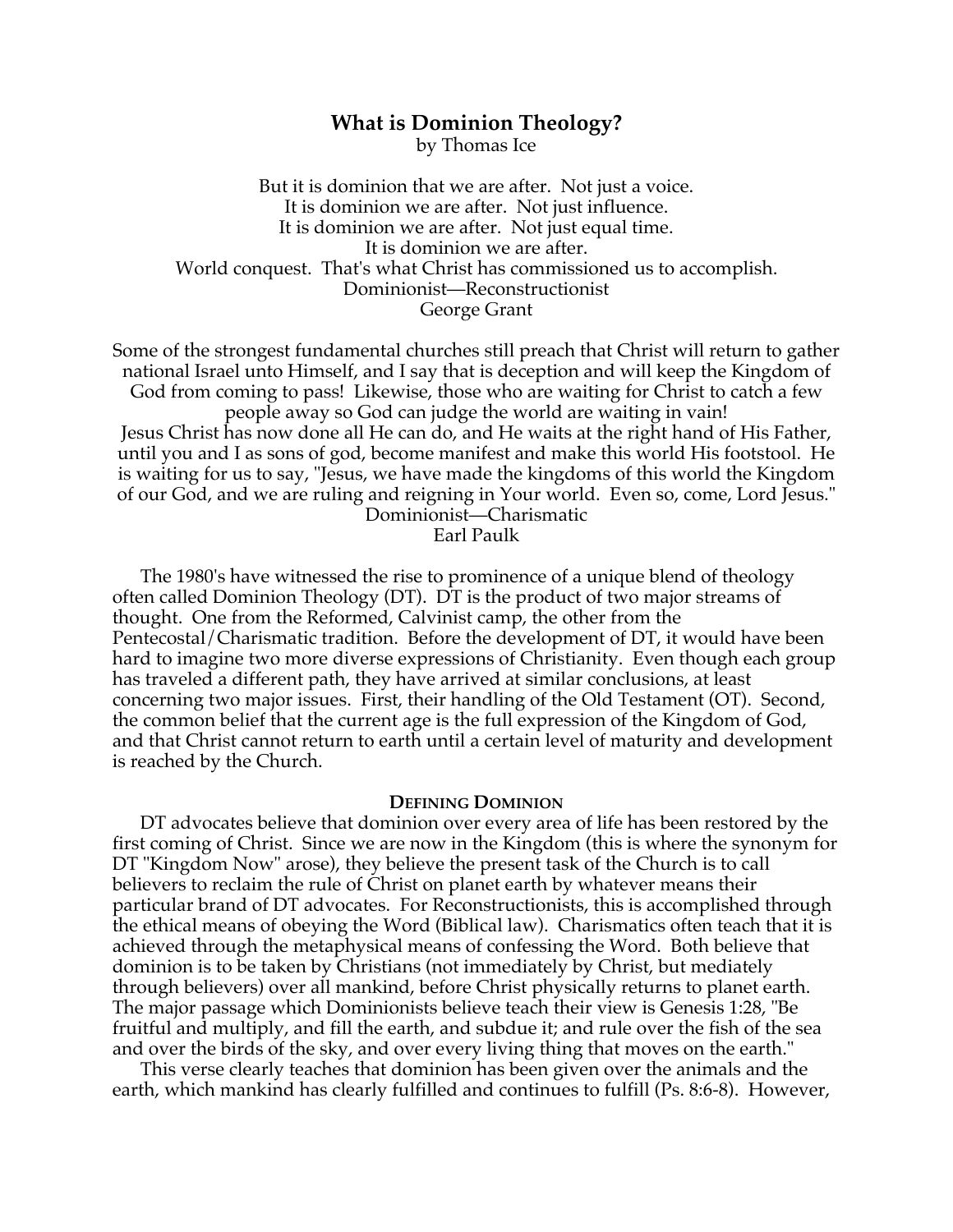it does not give justification, as DT teaches, that we are to take dominion over other human beings. The Scriptures do teach that Christ has dominion over all mankind (Jude 25), and that believers will reign and rule with Him (Rev. 5:10), but the question is when. Rule with Christ will take place in the future Kingdom. This is why it is important to understand that the current age is not yet Christ's Kingdom, but the Church Age.

# **THE DOMINIONIST ERROR**

The Scripture teaches that this current age is not Christ's Kingdom. Believers are not yet reigning and ruling with Christ, although it is their future destiny; similar to the way a Crown Prince is born to rule, but does not exercise that rule until a future stage in his life. In fact, Paul rebuked the errant Corinthian Dominionists saying that "you have become kings without us; and I would indeed that you had become kings so that we also might reign with you" (1 Cor. 4:8). Instead he went on to speak of the suffering, humiliation, and persecutions he endured for Christ (4:9-13) as he preached the gospel. Humiliation is the calling of all believers during this present age before the return of Christ. This is seen in Paul's admonition to "be imitators of me" (4:16).

The current Church Age is a time of humiliation for believers as we call people to Christ. This current destiny is similar to the career of Christ. At His first advent, Christ came into a hostile world in order to die, as well as to call out of the world a band of disciples to continue His ministry after He went victoriously into heaven following the resurrection. Christ's humiliation and abasement to the Father's will serves as a stark contrast to Adam's pride and grasping after dominion (Phil. 2:5-11). Since the Church- the Body of Christ--is being prepared as Christ's bride, she too experiences a time of humiliation during the present age as Christ is calling out from among the Gentiles a people for God's name (Acts 15:14) through the Church. Since Christ suffered rejection and hatred in this world, so also His body experiences the same (John 15:18-27). Just as Christ endured to the end and was then glorified (John 17), so rulership will be given to all believers in the future Kingdom as they overcome (Rev. 2:25-27; 3:21).

Modern Dominionists make a mistake similar to those to whom Christ spoke in Luke 24:26: "Was it not necessary for the Christ to suffer these things and to enter into His glory?" So it is true of His Church. She must first suffer humiliation, during this age, and then she will be exalted and exercise dominion after the return of Christ in His Kingdom.

A major disagreement exists between Dominionists and non-Dominionists over whether or not the Church will be able to achieve millennial conditions during this age before Christ returns. Here we see the error of trying to impatiently reach ahead and prematurely introduce paradise upon earth in a way that is out of sync with God's plan. Even though Dominionists say that they are accomplishing their Kingdom building, not through human efforts, but by the empowerment of the Holy Spirit, the simple fact is that if the Bible does not teach their view (which it does not) then they are striving in vain by the arm of the flesh. This misguided effort will only lead to a waste of resources and wrong participation with the goals and directives of the world. The question of the timing of the Millennium affects the goals and objectives of believers today. Therefore it is extremely important that we correctly understand Scripture on this important subject.

### **DOMINIONIST BELIEFS**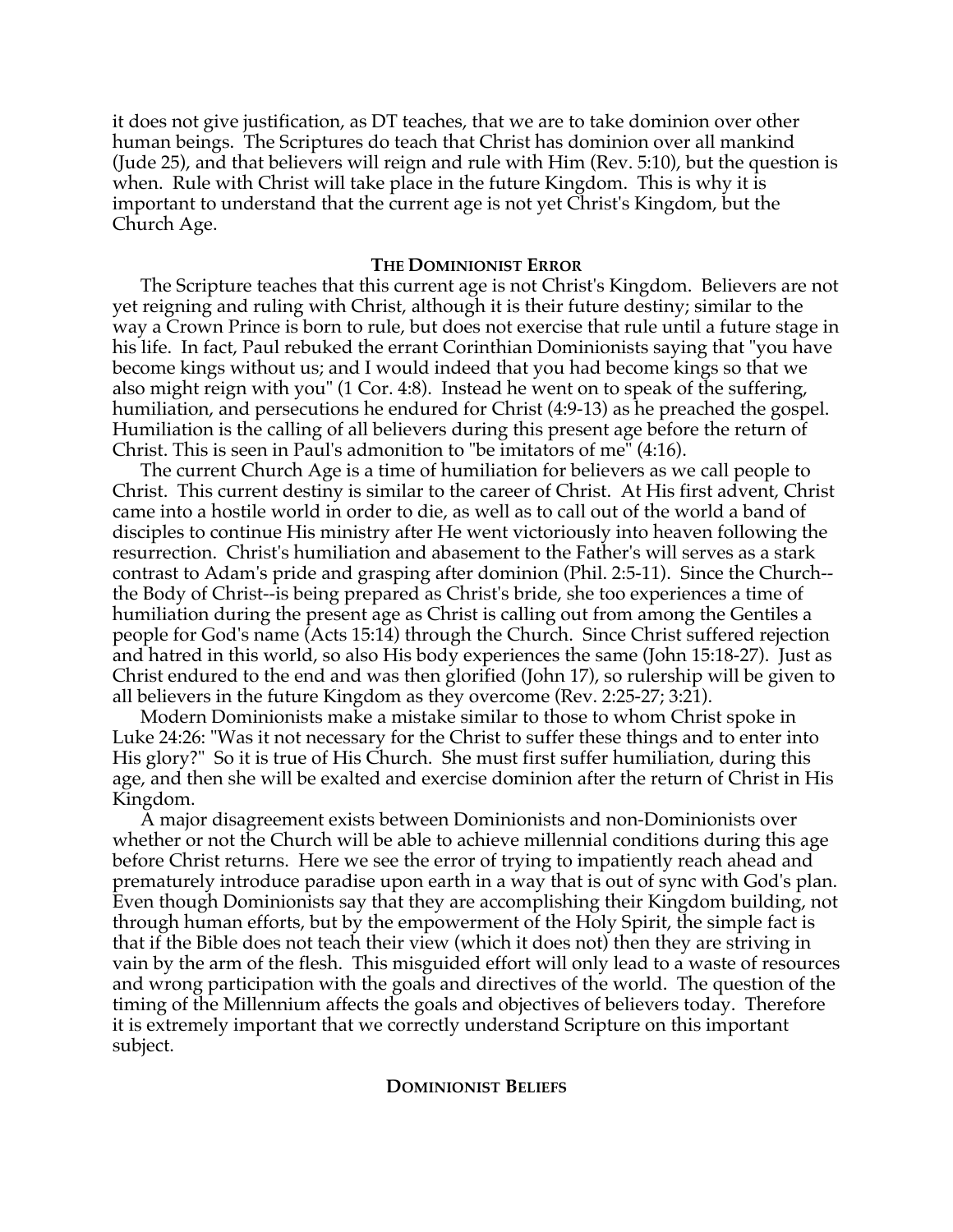Like many issues, no two Dominionists believe exactly the same on every point. However, there are specific things which most Dominionists do believe. If I were to say that there were 20 items which characterize DT (I am not saying there are), I would not expect every advocate to hold them all. One might believe 5 items, another 10, while yet another 16. Only a few people attempt to be consistent in what they believe. Most tend to pick up bits and pieces of different beliefs and blend them together. Therefore, we will attempt to inform the reader of overall characteristics so that they will be able to spot even minor influences of DT. First the Christian Reconstruction movement (CRM) will be outlined, followed by the Positive Confession/Manifest Sons of God Charismatics (PC).

### **RECONSTRUCTIONISM**

Reconstructionists believe that Adam lost his God-given dominion over the earth to Satan when he sinned. The God-Man, Jesus Christ, gained this authority back at His first coming and established the Kingdom. Jesus Christ is now at the right hand of the Father mediating this regained dominion through the Church. As the Church evangelizes the world it will gradually expand to cover the whole earth before Christ's return. Gary North has summarized the distinctives of the CRM as follows:

> 1) The sovereignty of God; 2) Cornelius Van Til's Biblical presuppositionalism as a framework for defending the faith; 3) Biblical law or theonomy (lit. Greek: theos means "God" & nomos means "law," thus "God's law"); 4) Covenant Theology; & 5) an optimistic view of prophecy called Postmillennialism.

I have no problem with the way the CRM teaches the first two items, however, the last three points lead Christians away from God's Word.

### **THEONOMY**

Reconstructionist, Greg Bahnsen describes theonomy as follows: "The Christian is obligated to keep the whole law of God as a pattern for sanctification and that this law is to be enforced by the civil magistrate where and how the stipulations of God so designate" (Theonomy, p. 34). This would mean that Christians should seek to directly apply the whole Mosaic Law, except in those instances where the New Testament (NT) explicitly does away with a command. For example, Israel's sacrifices would no longer be required since Hebrews 8 says they are fulfilled in Christ. Or, the Sabbath has been changed from Saturday to Sunday because of the Resurrection. Theonomists insist that Christians should use their influence to restore the death penalty for such OT sins as blasphemy, rebellion to parents, homosexuality, kidnapping, incest, unchastity (adultery), witchcraft, sacrifice to a false god, and propagation of false doctrine. Reconstructionists believe that:

(1) God is changeless.

(2) God's law is a reflection of His perfect character.

(3) God's laws are, therefore, changeless and binding on all human endeavor from the time the laws were given to the present.

Further, they believe that this is supported by Matthew 5:17-19, which reads in part, "Do not think that I came to abolish the Law . . . but to fulfill." Bahnsen concludes that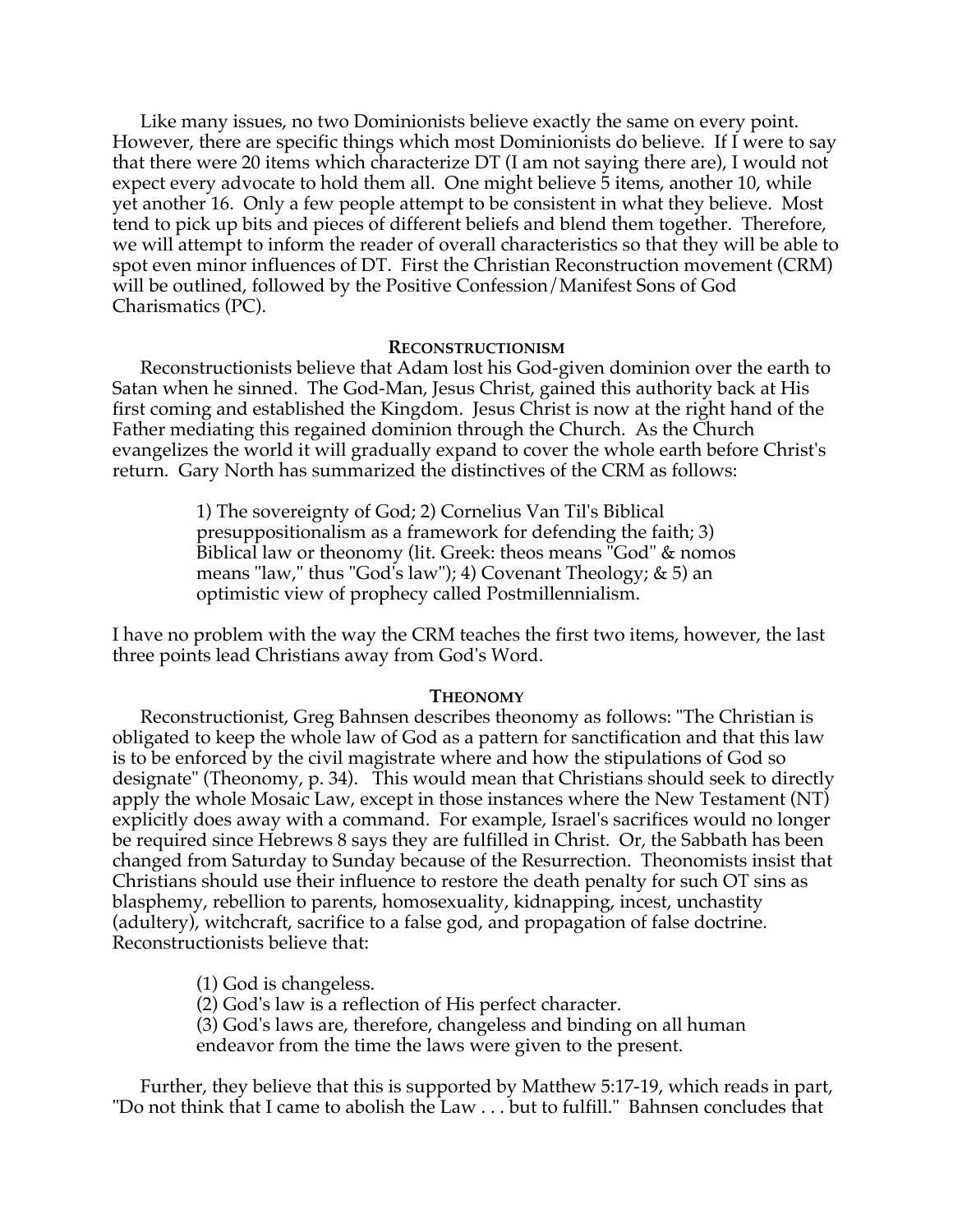"fulfill" means "confirm," therefore, the OT law is still in force and binding upon all men today.

While all Scripture is profitable for teaching, reproof, correction, and training in righteousness (2 Tim. 3:16), and the law is good if used lawfully (1 Tim. 1:8); it does not follow that Theonomy squares with the teachings of the Bible for the following reasons: First, the law was given to Israel and Israel alone. "He declares His words to Jacob, His statutes and His ordinances to Israel. He has not dealt thus with any nation" (Ps. 147:19-20a). It is true that Christians are wise to gain insight and wisdom from God's revelation of Himself to Israel, but the Church is not obligated to keep the Mosaic Law. The Church is obligated to keep Christ's commandments (John 14:15) and the Law of Christ (Gal. 6:2).

Second, the nations are under the obligation of the Adamic Covenant (Gen. 1:15-17) and its post-flood renewal, the Noahic Covenant (Gen. 8:20-9:17). Paul appeals to this relationship in the NT (Rom. 5:12-21; 1 Cor. 15:21-22) as the legal basis for Gentile judgment for their sin. Theonomists are correct to note God's changeless character. However, this does not mean that the details concerning the stipulations of all of His covenants apply to all people. Only those who are party to a covenant are obligated to obey the laws of that covenant. Since all men are party to the Noahic Covenant, then all are obligated to obey rulers (Rom. 13). Those who are believers in Christ are party to the New Covenant and are obligated to obey the Law of Christ.

Third, "fulfill" in Matthew 5:17 does not mean "confirm." Jesus was unlike the Pharisees who made void God's law by their traditions, rather He fulfilled or kept the law. Matthew stresses the fact that Christ fulfilled OT prophecies as can be seen in 4:14-16.

> But it is dominion that we are after. Not just a voice. It is dominion we are after. Not just influence. It is dominion we are after. Not just equal time. It is dominion we are after. World conquest. That's what Christ has commissioned us to accomplish.

 Dominionist--Reconstructionist George Grant

Some of the strongest fundamental churches still preach that Christ will return to gather national Israel unto Himself, & I say that is deception & will keep the Kingdom of God from coming to pass! Likewise, those who are waiting for Christ to catch a few people away so God can judge the world are waiting in vain!

Jesus Christ has now done all He can do, & He waits at the right hand of His Father, until you & I as sons of god, become manifest & make this world His footstool. He is waiting for us to say, "Jesus, we have made the kingdoms of this world the Kingdom of our God, & we are ruling & reigning in Your world. Even so, come, Lord Jesus."

> Dominionist--Charismatic Earl Paulk

The 1980's have witnessed the rise to prominence of a unique blend of theology often called Dominion Theology (DT). DT is the product of two major streams of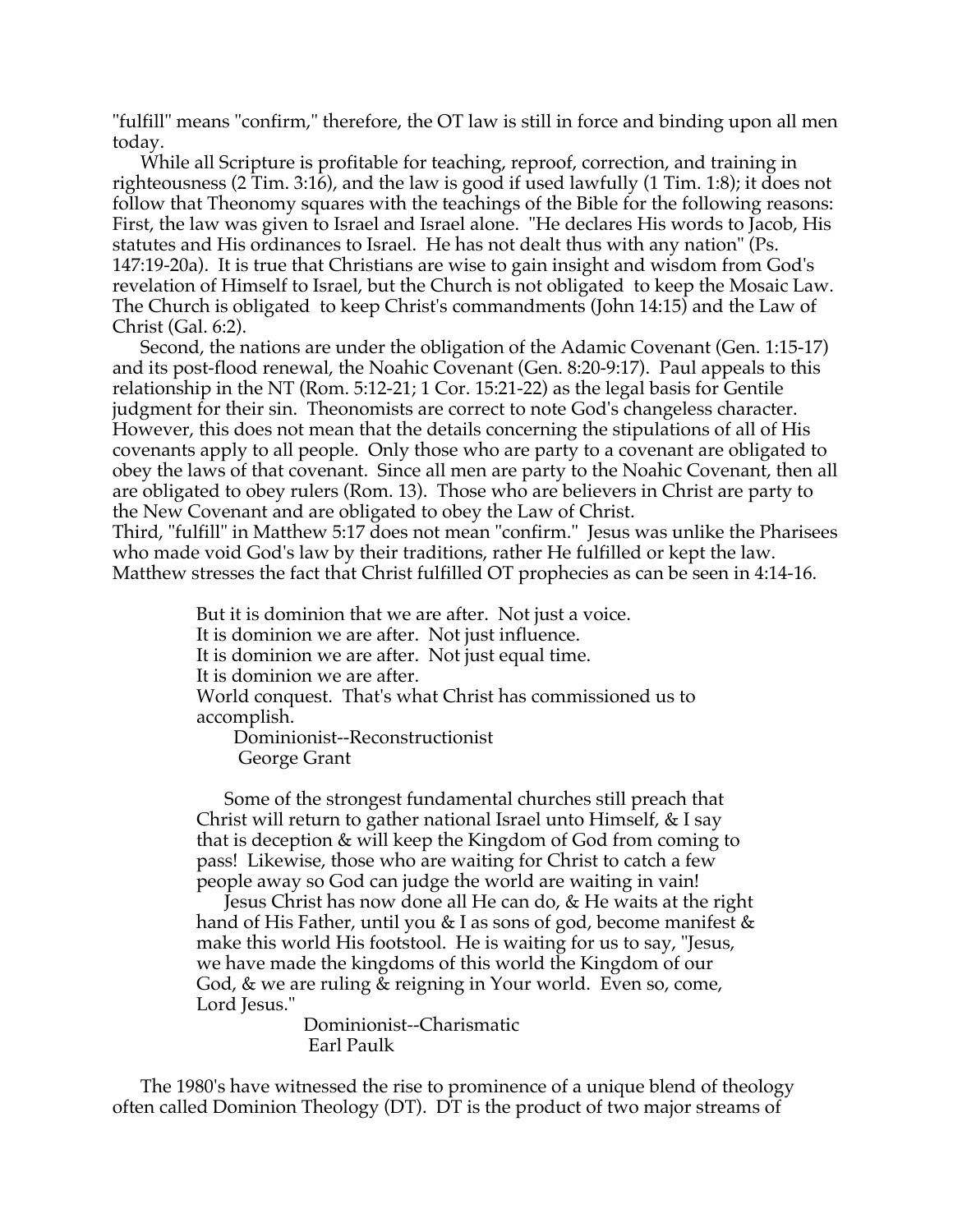thought. One from the Reformed, Calvinist camp, the other from the Pentecostal/Charismatic tradition. Before the development of DT, it would have been hard to imagine two more diverse expressions of Christianity. Even though each group traveled a different path, they have arrived at similar conclusions, at least concerning two major issues. First, their handling of the Old Testament (OT). Second, the common belief that the current age is the full expression of the Kingdom of God, & that Christ cannot return to earth until a certain level of maturity & development is reached by the Church.

### **DEFINING DOMINION**

DT advocates believe that dominion over every area of life has been restored by the first coming of Christ. Since we are now in the Kingdom (This is where the synonym for DT "Kingdom Now" arose.), our task is the calling of believers to reclaim the rule of Christ on planet earth by whatever means their particular brand of DT advocates. For Reconstructionists, this is accomplished through the ethical means of obeying the Word (Biblical law). Charismatics often teach that it is achieved through the metaphysical means of confessing the Word. Both believe that dominion is to be taken by Christians (not immediately by Christ, but mediately through believers), over all mankind, before Christ physically returns to planet earth.

The major passage which Dominionists believe teach their view is Genesis 1:28, "Be fruitful & multiply, & fill the earth, & subdue it; & rule over the fish of the sea & over the birds of the sky, & over every living thing that moves on the earth." This verse clearly teaches that dominion has been given over the animals & the earth, which mankind has clearly fulfilled & continues to fulfill (Ps. 8:6-8). However, it does

not give justification, as DT teaches, that we are to take dominion over other human beings. The Scriptures do teach that Christ has dominion over all mankind (Jude 25), & that believers will reign & rule with Him (Rev. 5:10), but the question is when. Rule with Christ will take place in the future Kingdom. This is why it is important to understand that the current age is not yet Christ's Kingdom, but the Church Age.

# **THE DOMINIONIST ERROR**

The Scripture teaches that this current age is not Christ's Kingdom. Believers are not yet reigning & ruling with Christ, although it is their future destiny; similar to the way a Crown Prince is born to rule, but does not exercise that rule until a future stage in his life. In fact, Paul rebuked the errant Corinthian Dominionists saying that "you have become kings without us; & I would indeed that you had become kings so that we also might reign with you" (1 Cor. 4:8). Instead he went on to speak of the suffering, humiliation, & persecutions he endured for Christ (4:9-13) as he preached the gospel. Humiliation is the calling of all believers during this present age before the return of Christ. This is seen in Paul's admonition to "be imitators of me" (4:16).

The current Church Age is a time of humiliation for believers as we call people to Christ. This current destiny is similar to the career of Christ. At His first advent, Christ came into a hostile world in order to die, as well as call out of the world a band of disciples to continue His ministry after He went victoriously into heaven following the resurrection. Christ's humiliation & abasement to the Father's will serves as a stark contrast to Adam's pride & grasping after dominion. Since the Church--the Body of Christ--is being prepared as Christ's bride, she too experiences a time of humiliation during the present age as Christ is calling out from among the Gentiles a people for God's name (Acts 15:14) through the Church. Since Christ suffered rejection & hatred in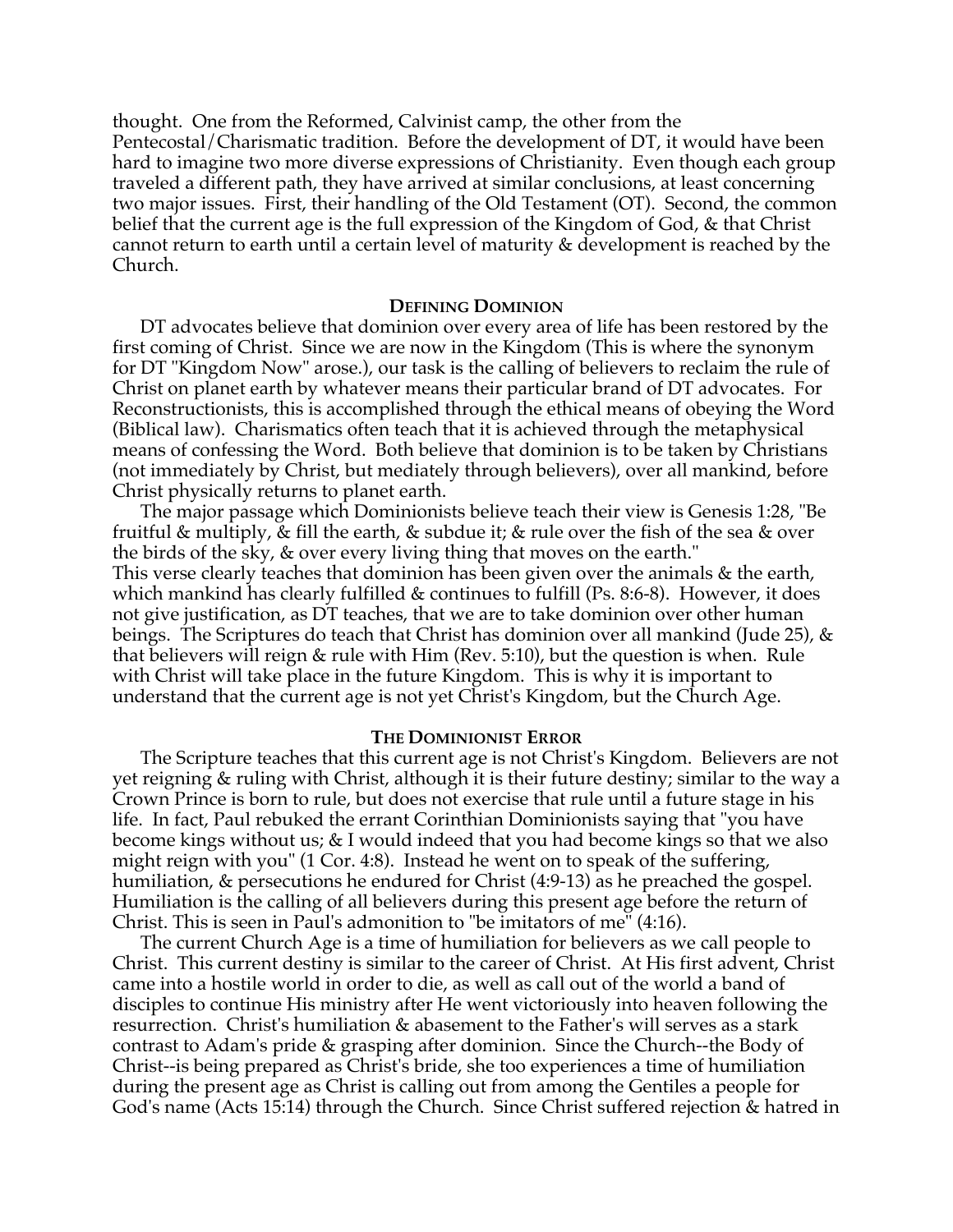this world, so also His body experiences the same (John 15:18-27). Just as Christ endured to the end & was then glorified (John 17), so rulership will be given to all believers in the future Kingdom as they overcome (Rev. 2:25-27; 3:21).

Modern Dominionists make a mistake similar to those to whom Christ spoke in Luke 24:26: "Was if not necessary for the Christ to suffer these things & to enter into His glory?" So it is true of His Church. She must first suffer humiliation, during this age, & then she will be exalted  $\&$  exercise dominion after the return of Christ in His Kingdom. A major disagreement exists between Dominionists & nonDominionists over whether or not the Church will be able to achieve millennial conditions during this age before Christ returns. Here we see the error of trying to impatiently reach ahead  $\&$ prematurely introduce paradise upon earth in a way that is out of sync with God's plan. Even though Dominionists say that they are accomplishing their Kingdom building, not through human efforts, but by the empowerment of the Holy Spirit, the simple fact is that if the Bible does not teach their view (which it does not) then they are striving in vain by the arm of the flesh. This misguided effort will only lead to a waste of resources & wrong participation with the goals & directives of the world. The question of the timing of the Millennium affects the goals & objectives of believers today. Therefore it is extremely important that we correctly understand Scripture on this important subject.

# **DOMINIONIST BELIEFS**

Like many issues, no two Dominionists believe exactly the same on every point. However, there are specific things which most Dominionists do believe. If I were to say that there were 20 items which characterize DT (I am not saying there are), I would not expect every advocate to hold them all. One might believe 5 items, another 10, while yet another 16. Only a few people attempt to be consistent in what they believe. Most tend to pick up bits and pieces of different beliefs & blend them together. Therefore, we will attempt to inform the reader of overall characteristics so that they will be able to spot even minor influences of DT. First the Christian Reconstruction movement (CRM) will be outlined, followed by the Positive Confession/Manifest Sons of God Charismatics (PC).

### **RECONSTRUCTIONISM**

Reconstructionists believe that Adam lost his God-given dominion over the earth to Satan when he sinned. The God/Man, Jesus Christ, gained this authority back at His first coming & established the Kingdom. Jesus Christ is now at the right hand of the Father mediating this regained dominion through the Church. As the Church evangelizes the world, & will gradually expand to cover the whole earth before Christ's return. Gary North has summarized the distinctives of the CRM as follows:

> 1) The sovereignty of God; 2) Cornelius Van Til's Biblical presuppositionalism as a framework for defending the faith; 3) Biblical law or theonomy (lit. Greek: theos means "God" & nomos means "law," thus "God's law"); 4) Covenant Theology; & 5) an optimistic view of prophecy called Postmillennialism.

I have no problem with the way the CRM teaches the first two items, however, the last three points lead Christians away from God's Word.

# **THEONOMY**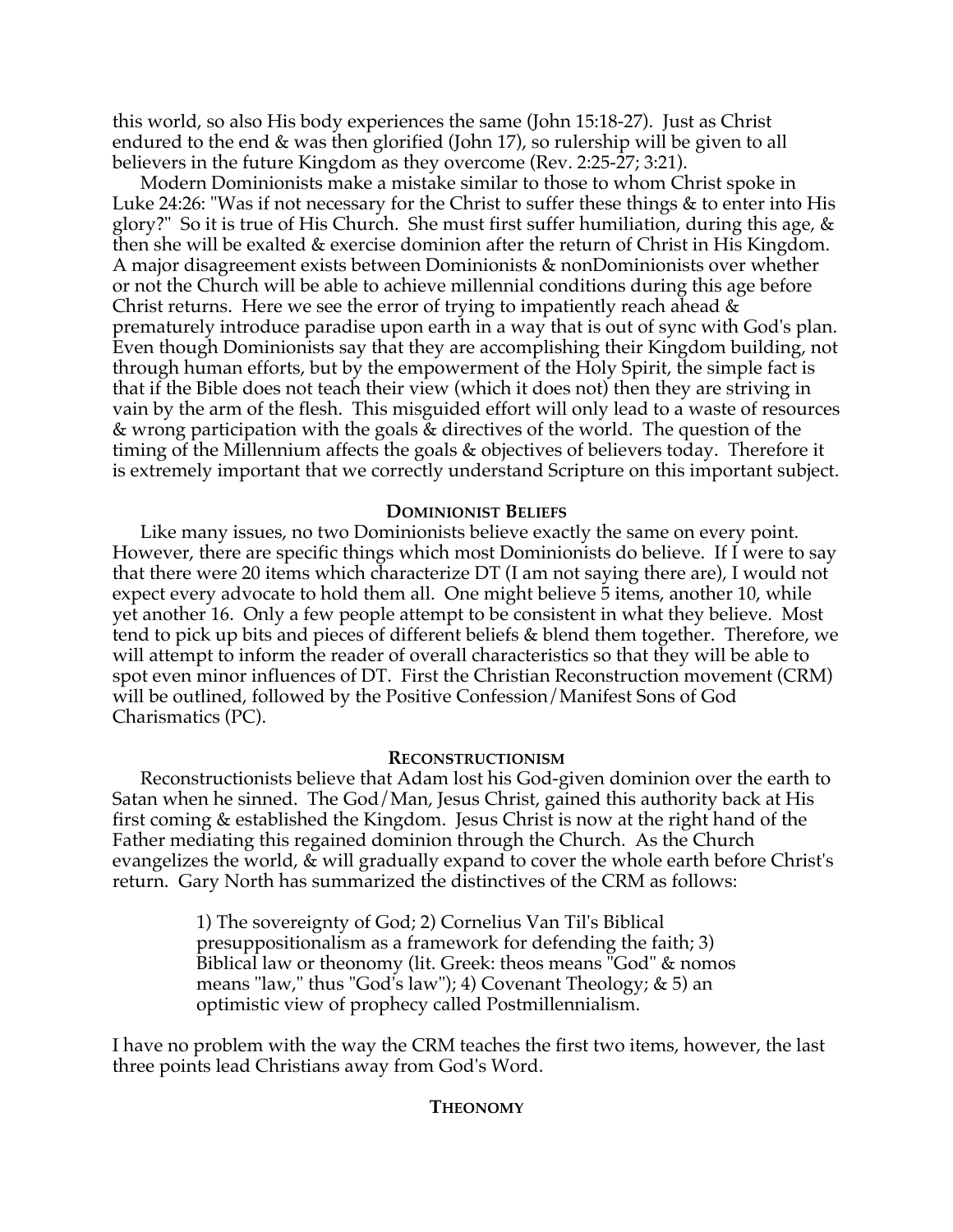Reconstructionist, Greg Bahnsen describes theonomy as follows: "The Christian is obligated to keep the whole law of God as a pattern for sanctification & that this law is to be enforced by the civil magistrate where & how the stipulations of God so designate" (Theonomy, p. 34). This would mean that Christians should seek to directly apply the whole Mosaic Law, except in those instances where the New Testament (NT) explicitly does away with a command. For example, Israel's sacrifices would no longer be required since Hebrews 8 says they are fulfilled in Christ. Or, the Sabbath has been changed from Saturday to Sunday because of the Resurrection. Theonomists insist that Christians should use their influence to restore the death penalty for such OT sins as blasphemy, rebellion to parents, homosexuality, kidnapping, incest, unchastity (adultery), witchcraft, sacrifice to a false god, & propagation of false doctrine (Many today think Dave Hunt is demanding, what about Reconstructionists!).

Reconstructionists believe that:

(1) God is changeless.

(2) God's law is a reflection of His perfect character.

(3) God's laws are, therefore, changeless & binding on all human endeavor from the time the laws were given to the present.

Further, they believe that this is supported by Matthew 5:17-19, which reads in part, "Do not think that I came to abolish the Law . . . but to fulfill." Bahnsen concludes that "fulfill" means "confirm," therefore, the OT law is still in force & binding upon all men today.

While all Scripture is profitable for teaching, reproof, correction, & training in righteousness (2 Tim. 3:16), & the law is good if used lawfully (1 Tim. 1:8); it does not follow that Theonomy squares with the teachings of the Bible for the following reasons: First, the law was given to Israel & Israel alone. "He declares His words to Jacob, His statutes & His ordinances to Israel. He has not dealt thus with any nation" (Ps. 147:19- 20a). It is true that Christians are wise to gain insight & wisdom from God's revelation of Himself to Israel, but the Church is not obligated to keep the Mosaic Law. The Church is obligated to keep Christ's commandments (John 14:15) & the Law of Christ (Gal. 6:2).

Second, the nations are under the obligation of the Adamic Covenant (Gen. 1:15-17) & its post-flood renewal, the Mosaic Covenant (Gen. 8:20-9:17). Paul appeals to this relationship in the NT (Rom. 5:12-21; 1 Cor. 15:21-22) as the legal basis for Gentile judgment for their sin. Theonomists are correct to note God's changeless character. However, this does not mean that the details concerning the stipulations of all of His covenants apply to all people. Only those who are party to a covenant are obligated to obey the laws of that covenant. Since all men are party to the Noahic Covenant, then all are obligated to obey rulers (Rom. 13). Those who are believers in Christ are party to the New Covenant & are obligated to obey the Law of Christ.

Third, "fulfill" in Matthew 5:17 does not mean "confirm." Jesus was unlike the Pharisees who made void God's law by their traditions, rather He fulfilled or kept the law. Matthew stresses the fact that Christ fulfilled OT prophecies as can be seen in 4:14- 16. Christ fulfilled, not confirmed, the prophecy of Isaiah stresses the fact that Christ fulfilled OT prophecies as can be seen in 4:14-16. Christ fulfilled, not confirmed, the prophecy of Isaiah 9:1-2 by accomplishing what the OT passage predicted. [See Dominion Theology: Blessing or Curse? by Thomas Ice and Wayne House, Multnomah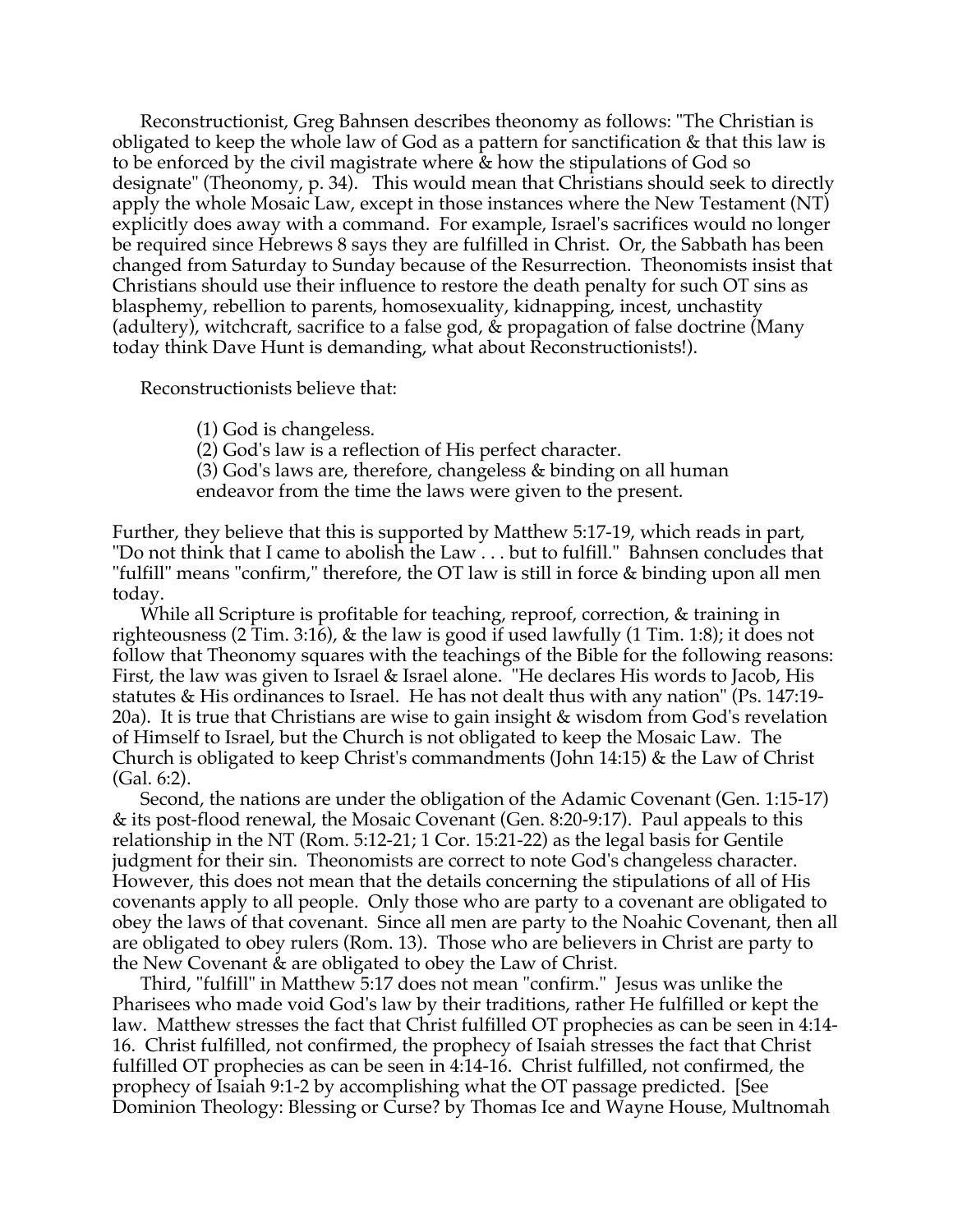Press, 1988 for more extensive arguments against theonomy and other issues dealt with throughout this article.]

# **COVENANT THEOLOGY**

Covenant is the instrument by which God carries on a relationship with man. All Christians believe that the Biblical Covenants are central to understanding the Bible. However, that branch of theology known as "Covenant Theology (CT)," which the CRM is built upon, believes that the Church replaces Israel within God's plan. It is this feature of CT, often called "Replacement Theology" (RT), which I believe is in error. RT teaches that God is finished with Israel as a special nation and will not one day in the future restore Israel, convert Israel to Jesus as their Messiah, and fulfill the promises made to Israel. They believe that the Church is the "New Israel" or the "Israel of God."

This errant view ignores or mishandles the scores of OT passages teaching future & final blessing for God's elect nation, as well as Paul's teaching in Romans 9-11. Paul brings his argument to a climax as he demonstrates in Chapter 11 that even Israel's current state of partial rejection is not final, but only temporary. In answering the question he raised in 11:1 as to why God has not rejected His people (Israel), Paul gives the following response:

- (1) There is a present election, which proves that God has not cast
- off Israel  $(1-10)$ .
- (2) There will be a future reception (11-24).
- (3) There will be a future & final salvation of Israel (25-32).

The best way to understand the teaching of Scripture concerning the relationship of Israel and the Church is that both have a special place within God's master plan. CT is correct to note that Israel is under God's discipline for rejecting Jesus as Messiah and that God has established a new work with the Church. However, I believe that God has given a special place to both the Church and in the future, His restored people--Israel- during the Millennium. The CRM believes that almost all prophecies have already taken place, in contrast to most Christians who have for 2,000 years understood these events to await future fulfillment. Now lets look at the Postmillennialism of the CRM.

# **POSTMILLENNIALISM**

Postmillennialism believes that Christ established His Kingdom at His first coming. However, the glory of the Kingdom has yet to reach its climax. Therefore, as the Church preaches the gospel and is faithful in applying Biblical law, then the Kingdom expands to gradually fill the whole earth. The CRM believes that Deuteronomy 28--the blessings and cursings given to Israel--explains both personal and institutional success and failure in terms of how well the people of the world obey its commands. This is the means by which disease and death will be all but eliminated before Christ returns to earth at the end of His rule, which the CRM says will have been mediated through the Church.

Before I look at other features of the CRM's Postmillennialism, let's look at their misuse of Deuteronomy 28. First, the text clearly says that it is given to Israel (29:1). How could God scatter the "Church" among the nations (28:64), since the Church has always existed among the nations? This is but one example of how the language of the passage does not fit into the role and calling of the Church.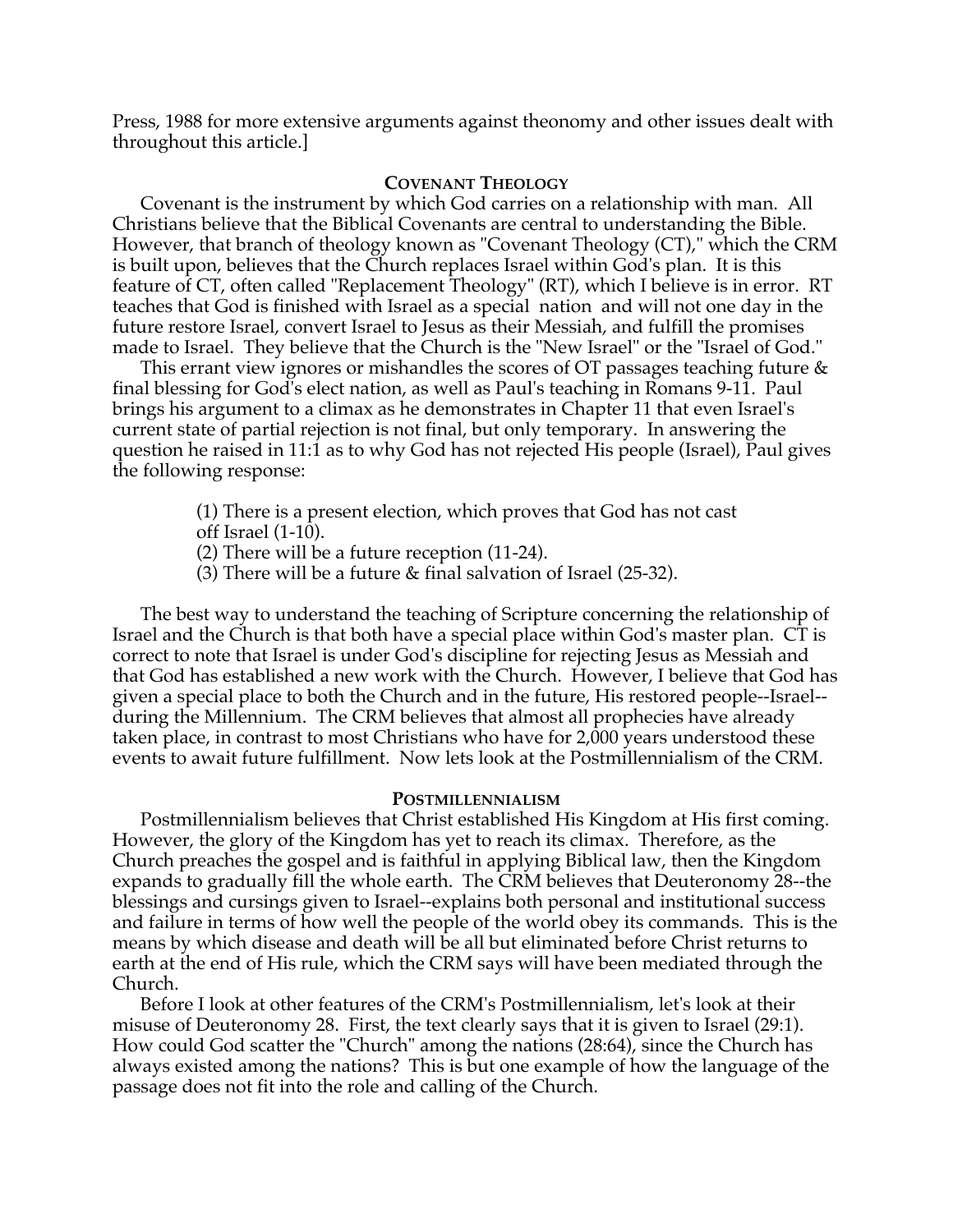Second, Israel was given this blessing and cursing scheme following their redemption from Egypt as a "cause/effect" mechanism for blessing the nation. This "obey in order to be blessed" approach is not the one given to the Church in the NT. Ephesians 1:3 says that NT believers have already been blessed with every spiritual blessing in the heavenly places. This approach is not a "cause/effect" basis for motivation, rather it is a "caused/effect" appeal. Throughout the NT we are told to "walk in a manner worthy of our calling in Christ" (Rom. 12: 1-2; Eph. 4:1; Col. 3:1-5; 1 Thess. 4:1). The New Covenant (NC) approach appeals to our love and gratitude for the blessings Christ has already given as the motive to obey His commandments. The Old Covenant (OC) functioned differently; "you will be blessed if you obey." Reconstructionists are motivating believers with an OC imperative, ignoring the gracious advancements of the NC.

Third, the NC speaks only of changing individuals during the current age, while the OC dealt with both individuals and institutions. Institutional change will occur in the future Millennium, building upon the foundation of individual change of the present age. Since the CRM understands the present age to include the Millennium, therefore they misplace the timing of God's plan for changing institutions.

### **PRETERIST INTERPRETATION**

The preterist (Latin for "past") approach to interpreting prophecy believes that about 95% of the events which most Christians understand to be future, were fulfilled in the past, between A.D. 30 and A.D. 70. This is the viewpoint of the CRM. Reconstructionist, David Chilton, has said concerning the Olivet Discourse (Matt. 24-25; Mk. 13; Lk. 17 and 21) and the Book of Revelation the following:

> . . . is not about the Second Coming of Christ. It is about the destruction of Israel and Christ's victory over His enemies . . . the word coming as used in the Book of Revelation never refers to the Second Coming. Revelation prophesies the judgment of God on apostate Israel; and while it does briefly point to events beyond its immediate concerns, that is done merely as a "wrap-up," to show that the ungodly will never prevail against Christ's Kingdom (Days of Vengeance, p. 43).

If the above statement is true, then the CRM has taken away all of the passages in the NT which teach the Second Coming of Jesus Christ. They would have no passages from the Bible which teaches the Second Coming. The CRM does believe in the Second Coming, however, they cannot support their belief from specific passages in the Bible. Reconstructionists are eager to place all of the "coming passages" into the past, so that they can hopefully cast a different light upon Scripture which would teach views different than their Postmillennialism.

One Reconstructionist observed that the Preterist approach places an emphasis on the middle of history, rather than the end of history. Theologians have labeled the study of prophecy "eschatology" (from the Greek word eschatos meaning "last"), since most have traditionally believed that the Bible places these events at the end of history. Perhaps Reconstructionists should label their view of prophecy middleology, to give a more accurate impression of their position. The following explanations of specific items demonstrate how the CRM's middleology differs from eschatology.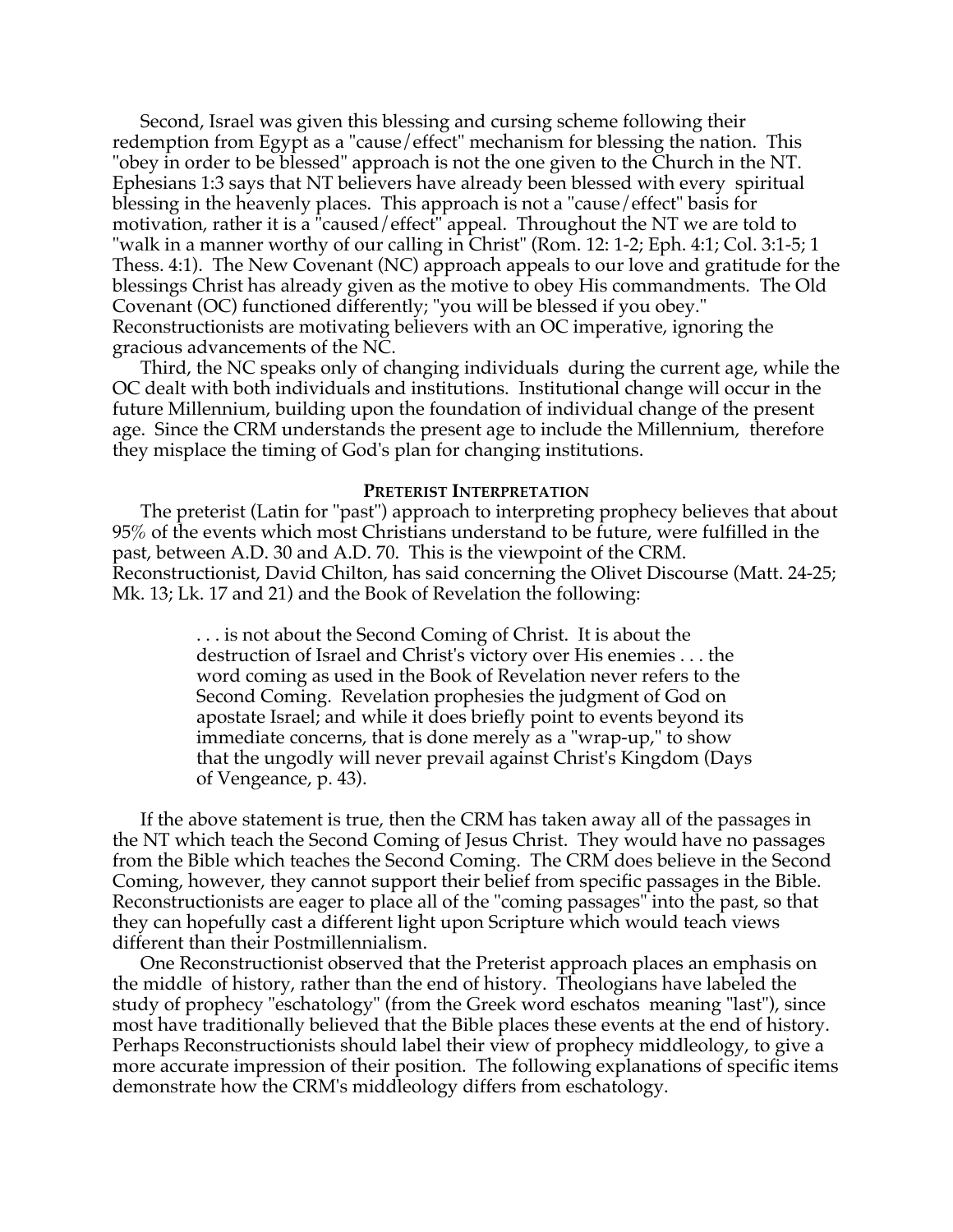- The Great Tribulation took place in the Fall of Israel in A.D. 70.
- The Great Apostasy happened in the first century. Therefore, we should expect increasing Christianization of the world, not increasing apostasy.
- The Last Days are a term which apply to Israel only. They occurred between Christ's first coming and the A.D. 70 destruction of Jerusalem.
- The Antichrist is a term to describe the widespread apostasy of the Church prior to the Fall of Jerusalem. The word does not refer to a future person.
- The Rapture is the same as the Second Coming. There is no distinction between the two events.
- The Second Coming will take place at the end of the Millennium or Kingdom. It may not occur for thousands of years or even a million years.
- The Beast of Revelation was a symbol of both Nero and the Roman Empire.
- The False Prophet of Revelation was the leadership of apostate Israel.
- The Great Harlot of Revelation was apostate Jerusalem.
- The Millennium is the present reign of Christians as kings on earth in the Kingdom established by Christ at His First Coming.
- The Thousand Years of Revelation 20 is a large, rounded-off number containing the idea of a fullness of quantity, standing for manyness. Amazingly, the thousand years may require a million years.
- The First Resurrection of Revelation 20:5 is a spiritual resurrection: our justification & regeneration in Christ.
- The New Heaven and Earth has already begun as our salvation in Christ, both now and in eternity.
- The New Jerusalem is the Church, now and forever.
- Armageddon will never be a literal battle, since the CRM says there is no such place. It signifies the defeat of those who set themselves against God.

These snapshots should help the reader get an idea of what it means to view prophecy from a preterist perspective. It should be clear that this approach produces numbers that don't count, people who will not exist, places that do not exist, and events that will not occur. If this allegorical method was applied to all of Scripture, we would have a creation that did not occur, a sinless fall, and a Christ who never came. It is a blessing that the CRM is inconsistent in their application of this approach to interpreting the Bible since they tend to apply this method mainly to future prophetic events.

# **PEOPLE & PLACES**

The founder and leading patriarch of the CRM is Rousas John Rushdoony. Rushdoony's son-in-law, Gary North, is probably the most well-know next to "Rush." It should be noted that these two men, who claim to have the answers to the church's and the world's problems, have not spoken to one another for almost a decade, because of a theological dispute. Greg Bahnsen coined the term "theonomy" for the movement. Other leaders and spokesmen include: David Chilton, Joe Morecraft, Ray Sutton, Jim Jordan, Otto Scott, Gary DeMar, Peter Leithart, Ken Gentry, Michael Gilstrap, John Lofton, Samuel Blumenfeld, George Grant, R. E. McMaster, Joe Kickasola, Francis Nigel Lee, and Jay Grimstead. Others who have been influenced by the movement include: Pat Robertson, John Whitehead, Francis and Frankie Schaeffer, Jerry Falwell, Everett Sileven, Ron Jenson, D. James Kennedy.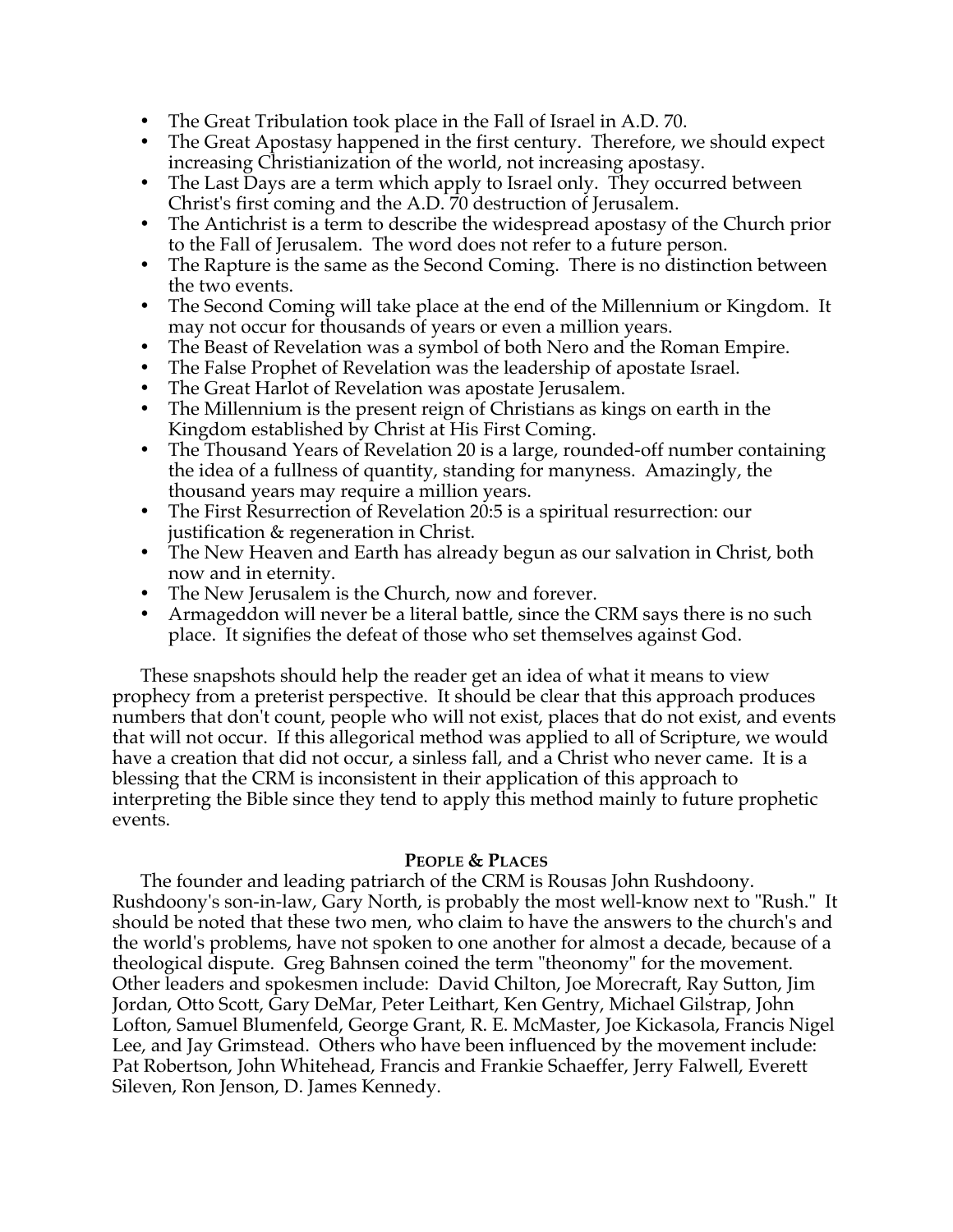The places where the CRM has had its greatest impact would be politics and education. The New Religious Right and Republican politics have had a significant input by the CRM. Christian Day Schools and even more the Home Schooling movement tend to have many who advocate views of the CRM. I will now turn my attention to the Charismatic wing of DT.

### **THE CHARISMATIC CONNECTION**

CRM pastor, Joseph Morecraft, has noted that Calvinists and Charismatics are uniting around the issue of DT. Morecraft said,

> God is mixing the light of the Reformed Faith with the heat of the Charismatic Movement. A person can be in the light, & freeze to death. He can also be warm but be in total darkness. It is the mixture of light and heat that bring forth life and growth. ("The Christian Reconstruction Dialogue," p. 7)

The Dominionist heat being generated by Charismatics is often called "Kingdom Now" (KN), because they believe that we are now in the Kingdom. The language of KN often begins with a complaint about how damaging belief in the Rapture is. KN often charges Christians who believe in the Rapture with just sitting around, doing nothing, waiting for the escape of the Rapture. Instead, the Church should be involved in expanding God's Kingdom now, they claim. Now we will look at some of the specific KN teachings which many Charismatics are adopting in part and in whole.

#### **KINGDOM NOW BELIEFS**

Basic to KN teaching is the understanding that Christians are now gaining back lost territory forfeited to Satan when Adam fell. In order to be victorious in this spiritual warfare, the Church needs unity and great spiritual power. Those who submit to the special teachings (often received by direct revelation from God) of their leaders (Apostles) will be some of the special Christians called "overcomers." More extreme elements teach that these overcomers will actually be gods or the "Manifest Sons of God" before the resurrection. The following are some of the key teachings of the KN movement.

#### *Anti-Rapture*

KN often explain the Rapture (1 Thess. 4:17) not as a physical catching up to be with the Lord, but rather a feeling of excitement or rapture when the Lord returns to an earth which has been conquered by Christians. (I have greatly relied upon Albert James Dager, "Kingdom Theology," Part I, Media Spotlight (Vol. 7, No. 2; April-June, 1986) for much of my understanding and many of my explanations of KN.) KN teaches that the Church is spiritual Israel, and therefore God is finished with Israel as a covenant nation. The prophecies in both the OT and NT regarding Israel now apply to the Church. This "Replacement" approach applies the restoration passages, which the Bible intends to refer to Israel, as being fulfilled by the Church.

### *The Church has Failed*

There is much talk about how the Church has failed to really be the Church. Therefore, if Christians would adopt the KN agenda it would revitalize Christianity and bring a great revival which would sweep the world. This would mean that as true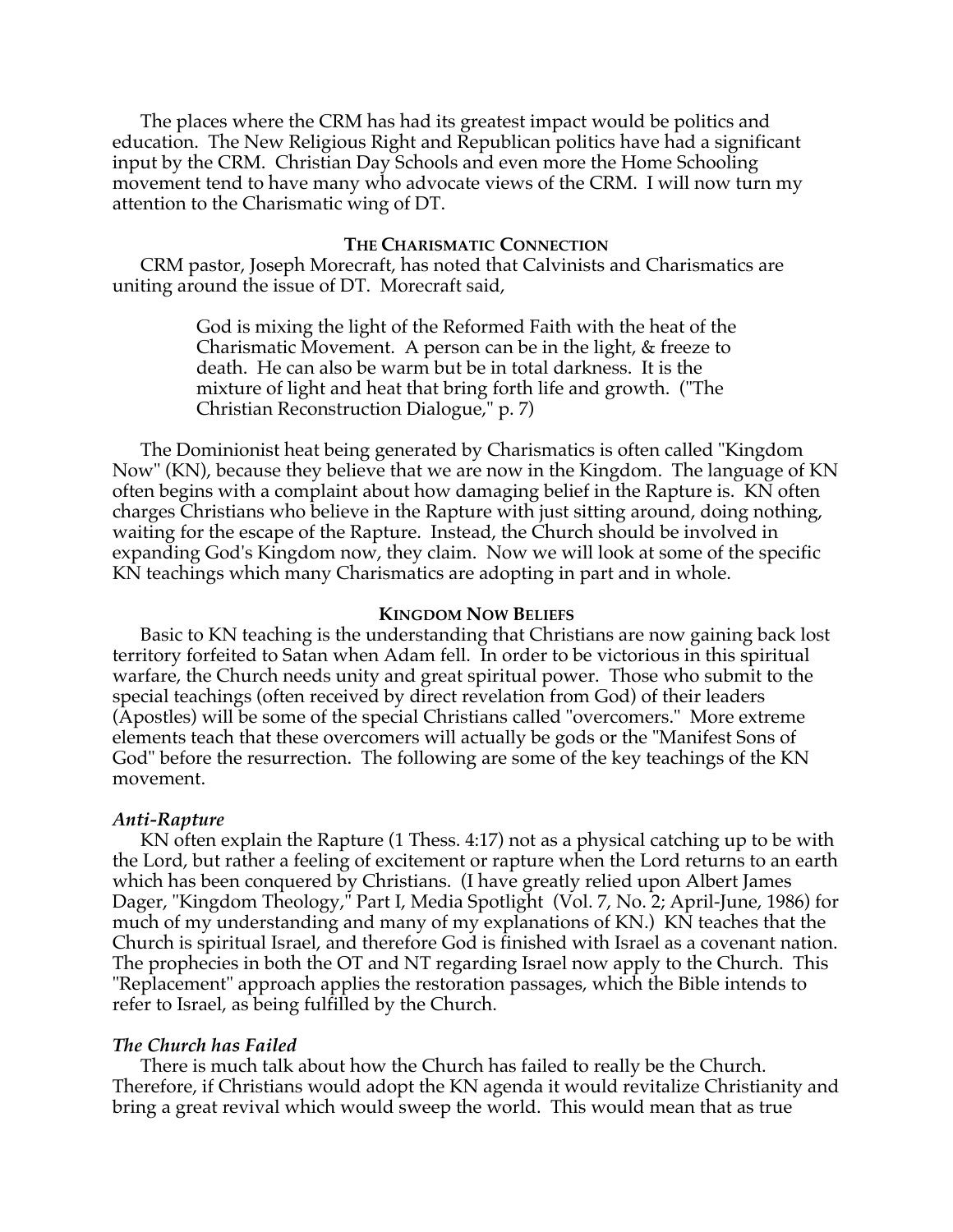overcomers are faithful in their witness, the sooner the blessings of the Kingdom will flow. "To be a witness means to demonstrate the Kingdom on earth: to take dominion, bringing all things into obedience to Christ" (Dager, p. 15). As the Church increasingly turns failure into success it will see more people walking in divine health and prosperity. Some believe that even death will be eliminated. A dangerous sign is that some within KN believe the Church will have to be purged of those who do not follow their leadership.

# *Restoration*

Since the Church has failed, the true Church is being restored in these last days. Restoration occurs in two ways: personal and cooperate. Personal restoration occurs when one receives the fullness and cleansing of God by being open to "all that the Lord has for His children." Cooperate restoration refers to the time when the Church demonstrates the power and unity which God has planned for her.

Restorationists make at least two major errors in their mishandling of the Bible. First, they make positional terms experiential. Christ's sanctification of the Church (Eph. 5:25-27) is accomplished by His righteousness being credited to Believers. This act gives the Believer a right standing or position because of Christ's substitutionary work. Believers are then to live in terms of their standing, but will never experientially achieve full holiness until the resurrection. KN teaches that the Church will experientially achieve this status of holiness. They wrongly believe that a righteousness of our own is spoken of, rather than Christ's righteousness given to His own.

Second, the KN movement has a habit of taking Scriptures relating to Israel and misapplying them to the Church. The Bible does teach that Israel will be restored one day in the future. This promise is seen in Acts 3:19-21 where Peter is telling Israel that if they will believe in Jesus as the Messiah, then the "times of refreshing" and "the period of restoration of all things" will arrive. This is a reference to a blessing for Israel, not the Church. In a similar way, KN often wants to apply aspects from different time periods to the present. They will take the past, like the blessing and cursing section of Deuteronomy 28, and make it a standard for today. Or, they will reach ahead to the Millennium  $\&$  say that health and prosperity is a right of a faithful Believer today. While the Bible does speak of restoration, it does not teach about it in the way that KN advocates say.

### *Five-Fold Ministry*

KN teaches that the maturity of the Church will be accomplished through the restoration of the gifted men mentioned in Ephesians 4:11. This viewpoint, received as a new revelation, believes that the 1950's saw the restoration of evangelists; the 1960's the pastor; the 1970's the teacher; the 1980's the prophet; and the 1990's will see a revived office of apostles. The result of this supposed return to first century Christianity will reap the following result:

The restoration of the apostle to full recognition & authority will bring the Church to maturity, unity, & proper Church structure. Signs & wonders will be wrought which will cause the world to look to the Church for answers & miracles needed. Whole nations will turn to God. The Church will become glorious & victorious & cause the glory of the Lord to fill the earth as the waters cover the sea. When all five-fold ministries are fully restored, all the saints are moving in their membership ministry,  $\&$ the Church is unified & perfected, when Jesus can return & set up His Kingdom & establish His eternal reign with His Bride/Church. Planet Earth will be purified to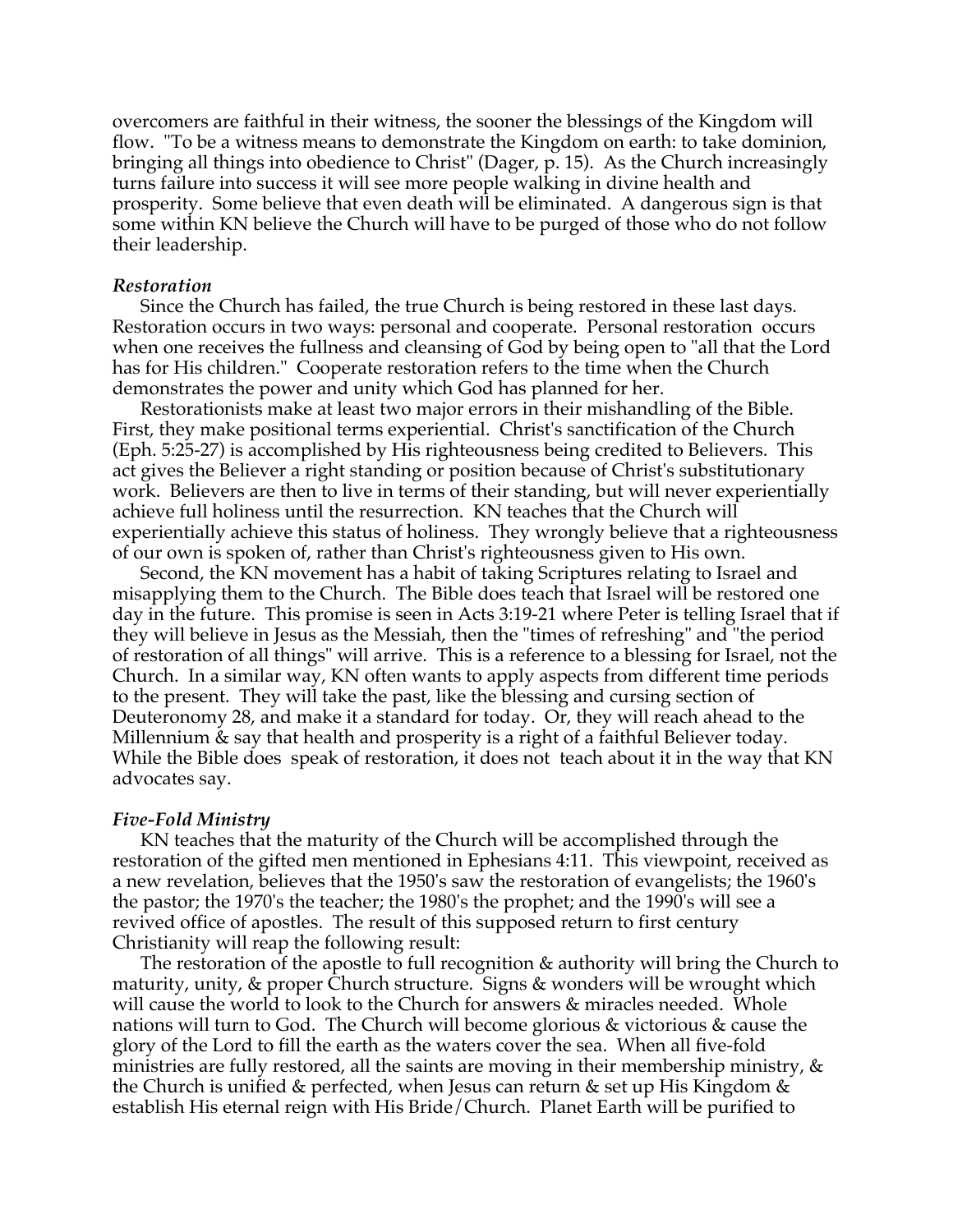become the headquarters for Jesus & His Church to rule & reign over His vast domain forever & ever & ever forevermore. Amen! (Bill Hamon, "God's Wave of Restoration for the 1980's," Thy Kingdom Come, (Vol. 9, No. 8; Aug., 1987), p. 11.)

The problem with this application of Ephesians 4:11 is that it is based upon a supposed "new" revelation from God, rather than a proper interpretation of the passage. So many of the important points of KN are based not upon interpreting passages from the Bible which we know are God's Word, instead they require us to trust that these self-proclaimed prophets and apostles speak for God. I am not going to be moved from the stability of God's clear word, to the shaky ground of a human offering by following after these "new revelations." In addition, this view would require those ministries to have been absent from the Church during the past, so that they can now be restored. This is a slap in the face of God who has promised that He will be with us always, even to the end of the age (Matt. 28:20).

# *Latter Rain*

Still another KN teaching proclaims that there will be a great spiritual awakening at the end of the Church Age, right before Christ's return. This revival is often called the "Latter Rain." Once again KN teachers misused Scripture (Joel 2:23 & Jam. 5:7) which applies to Israel and will occur at a future time with this doctrine. The current Church Age is a period described in Scripture as having general characteristics concerning its development and progress (Matt. 13; 24:4-8; Rev. 2-3). It does not have specific prophecy being fulfilled, like a time of great spiritual revival at the end of the Age. On the other hand, Israel does have a great deal of specific prophecy outlining God's program for her. Therefore, it is wrong to misapply Israel's blessing to the Church, as the KN advocates have done with the latter rain teaching.

# *Some Other Issues*

There are many other doctrines related to KN. Many of them are designated by Biblical terms. The context and way in which these terms are used will help Christians discern if they are used with a KN intent. James Dager lists some of the other phrases used to convey KN. They include:

- Word-Faith
- Spoken Word
- Tabernacle of David
- Feast of Tabernacles
- Many-membered man child
- Manifestation of the Kingdom
- Ongoing Incarnation
- Birthing in the Spirit
- Get this into your spirit
- Serpent's Seed or Seed of the Serpent
- God's faith
- Faith in faith
- Kingdom principles
- Elijah Company
- Bride Company
- Perfection of the Body (p. 16)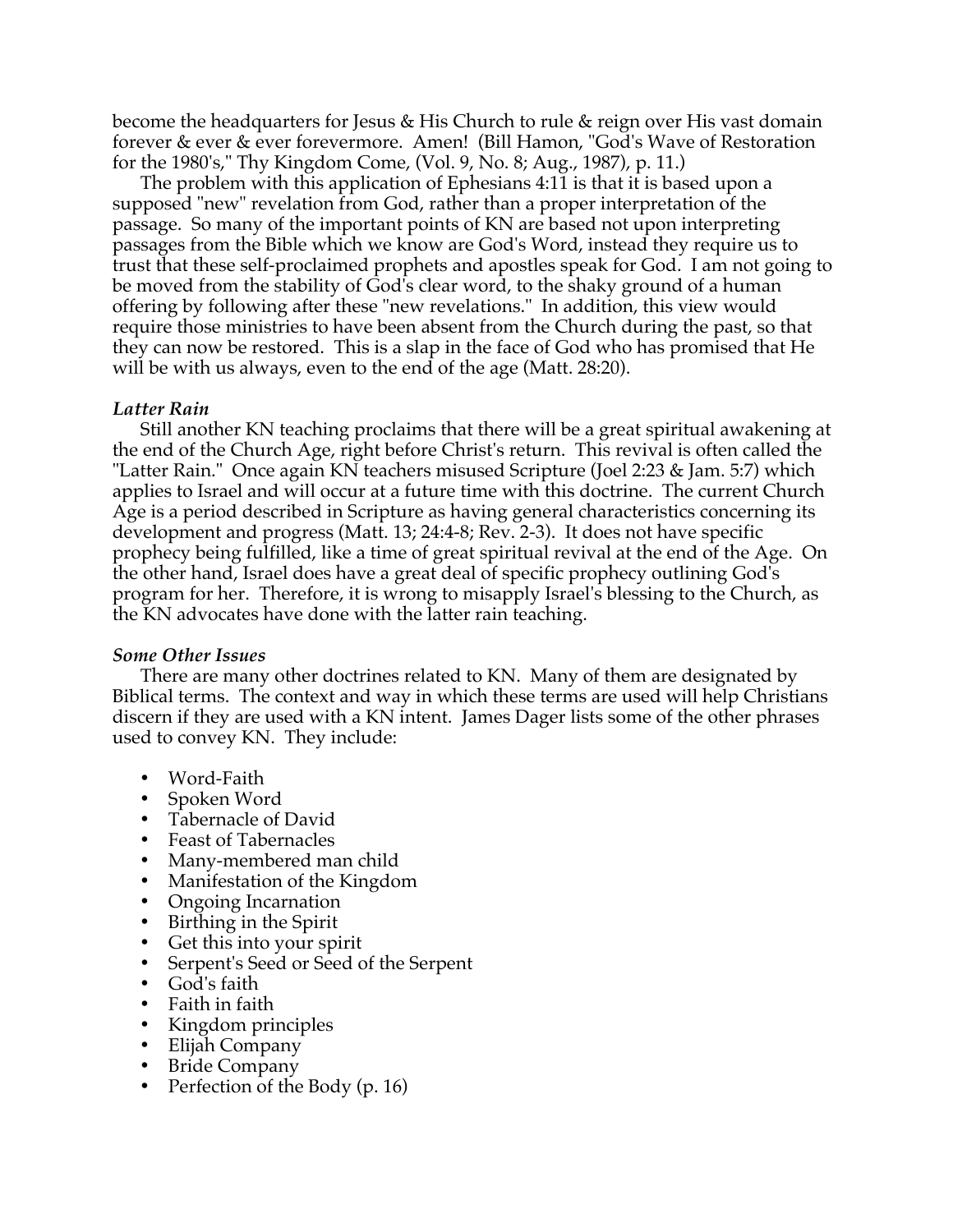# **KINGDOM NOW LEADERS**

It would be impossible to name most of the leaders of KN, but some of the more visible ones seem to be: Earl and Don Paulk, Robert Tilton, Larry Lea, James Robison, Rick Godwin, Clark Whitten, Bob Weiner, Dennis Peacocke, Bob Mumford, Richard Hogue, John Mears, John and Anne Gimenez, Bill Hamon, Tommy Reid, Marilyn Hickey, and others.

### **WHOSE KINGDOM NOW?**

Since the Bible does not teach KN, then we need to question whose Kingdom are they really trying to establish? I believe that the KN agenda has more in common with the enemies of Christ, than with Jesus Christ's Kingdom. The power of their Kingdom is not from the Holy Spirit, but very likely from the occult. The coming together in unity is a unity in apostasy, rather than the true unity of Christ. Their doctrine is false, rather than that which reflects the faith once for all delivered to the saints. We are seeing another attempt in history to establish a man-made Kingdom, all in the name of God.

### **THE INSUFFICIENCY OF GOD'S PROVISION**

The KN doctrine denies the sufficiency of God's provision for mankind in two ways. First, the insufficiency of the work of Christ. KN teachers view some believers as "overcomers" while others are not. This denies that salvation, from start to finish is a work of God. It is true that Christian are to respond to God's work, but it is His work. KN teaches that a believer needs a second work of grace in their life to really live the Christian life. Christ's work on the cross was not sufficient, believers need a "power boost" along the way to really handle the problems of life as overcomers.

Unfortunately, the "power boost" is often the false doctrine of KN. The Biblical view of the Christian life is that Christ gave us all at the moment of salvation. Sanctification is the outworking of justification. When one is born physically, they are fully human, so are believers who are born again in Christ. We have to grow and develop by learning the Word (eating) and obeying the Word (exercise), and as we mature we are better able to handle life and serve God. However, KN tells believers that they cannot handle life not because they need to mature or have disobeyed God, but rather they are not a full Christian and need to get all that God has for them. So in this way they teach that Christ's work is lacking.

Second, they imply that the Word of God is insufficient as given in the Bible and needs their new revelations to either understand it correctly or to receive new information. Somehow these modern times need the new revelation of the apostles and prophets within the KN movement. These leaders ignore the clear Biblical teaching that the Scriptures are sufficient for every good work (2 Tim. 3:16-17). Jude tells us that we have in the Bible a faith which was once and for all delivered to the saints--a fixed faith- -for which we are to contend (3). Paul calls this "fixed faith" a deposit which is to be passed down through succeeding generations of believers through faithful men (2 Tim. 1:13; 2:2). Paul gives us a double warning: (1) do not follow after men who base their teaching on extra-biblical revelation like visions (Col. 2:18), and (2) that believers learn to not exceed what is written (1 Cor. 4:6). Instead, the true Apostle, Paul, instructed Christians to bring our thoughts under the obedience of Christ (2 Cor. 10:3-4), rather than call our speculations about God's Word "revelation knowledge" which overcomers are to follow. God's Word is sufficient for the believer. Those who trust in and delight